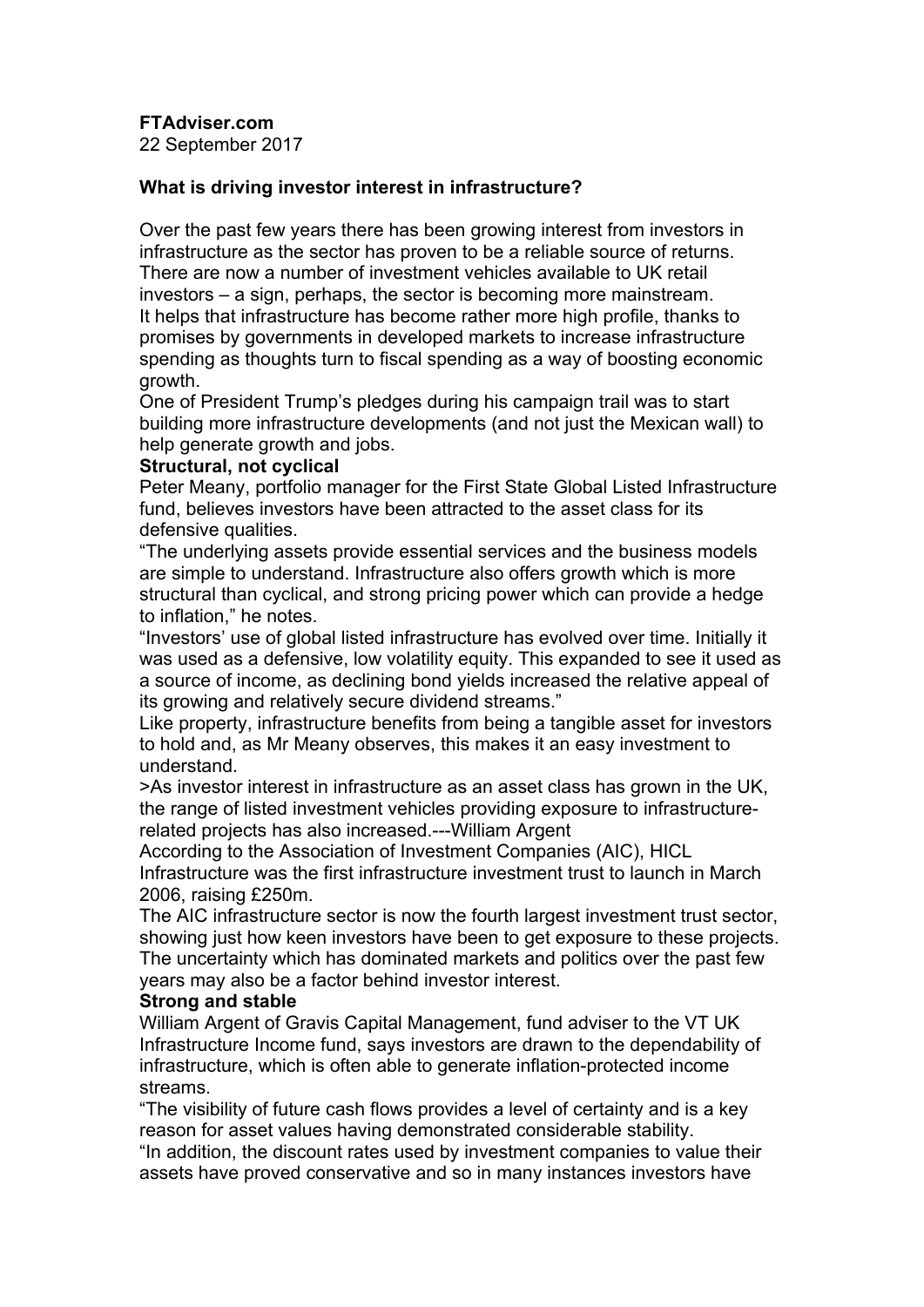experienced gradual accretion in capital values," he explains.

"These characteristics have prompted many investors to view the asset class as a viable alternative to investing in government or corporate debt, where returns are considerably less attractive."

The CPI rate of inflation spiked at 2.9 per cent in May this year, falling to 2.6 per cent in June, rebounding to 2.9 per cent in August.

Some investors have forecast the UK inflation rate has already peaked in 2017, but others warn it may still resume its climb.

Either way, inflation has a nasty habit of eating into savings and investments, so any assets which can provide some form of protection are likely to be in high demand at the moment.

Having confirmed investor interest, a number of fund houses have launched open-ended funds offering exposure to the sector, while several investment trusts have joined HICL since 2006.

Mr Argent observes: "As investor interest in infrastructure as an asset class has grown in the UK, the range of listed investment vehicles providing exposure to infrastructure-related projects has also increased."

This means investors can now access the returns linked to a broader range of social and economic infrastructure projects.

#### **Government goals**

"Continued infrastructure investment is critical to the government's ambition to address the UK's productivity gap and this underpins over £500bn of planned future spend. This pipeline of opportunities is likely to support continued investor interest in the sector," he claims.

#### **What is a PFI or PPI project?**

Simon Moore, senior investment manager at 7IM, explains how PFIs and PPPs work:

"There are infrastructure projects funded under PPP/PFI regimes around the world. These are large, critical assets where the national government has a formal and legally binding guarantee to fund payments to the project. The project is typically 90 per cent financed by infrastructure loans and 10 per cent by equity investors. The life of the project is in the order of 25 years, at the end of which the project reverts to government ownership. The projects can be availability based (hospital, school, prison) where the government pays simply for the asset to be open for business; or demand-based where payments depend on usage (toll roads).These are not listed projects nor are they easily tradable so tend best to sit in closed-ended investment companies.

"These are fully operational projects, so beyond the construction stage, and have gone through the one-year post construction 'snagging' period. All dayto-day running of these projects is outsourced to contractors with strict contracts in place such that any problems at the asset level are borne by the contractor."

Has the government guarantee been tested?

Yes. In 2012 the South London Healthcare NHS Trust, which runs three hospitals under the PFI regime, including the Queen Elizabeth hospital in Woolwich, went into financial difficulties. The government stepped in to meet its trust's PFI obligations and there were no payment defaults." Mr Haynes also sees the potential for increased government expenditure to provide ongoing opportunities to those interested in being invested in infrastructure assets.